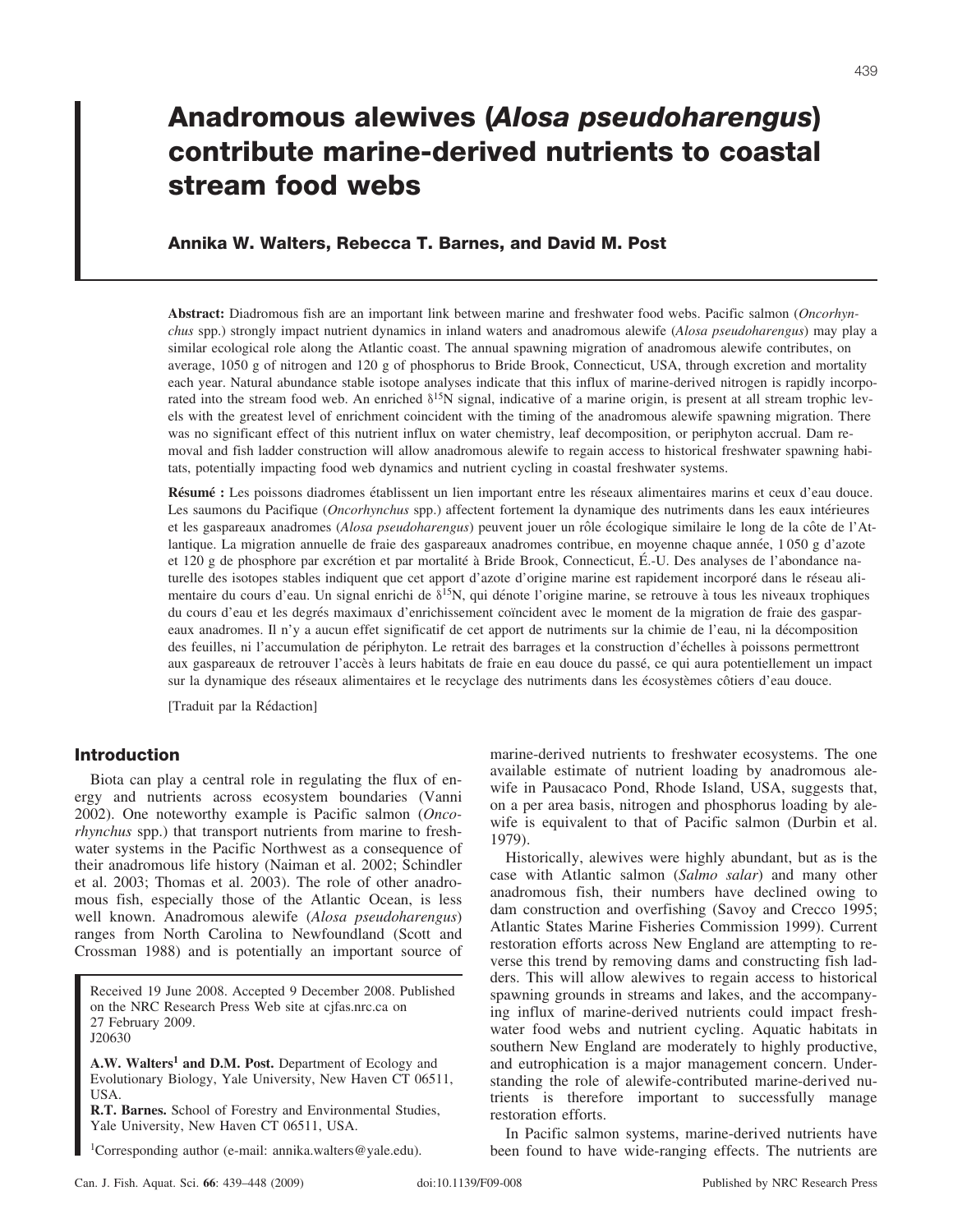incorporated into all levels of freshwater food webs (Kline et al. 1990; Bilby et al. 1996; Chaloner et al. 2002) and neighboring terrestrial food webs (Bilby et al. 1996; Ben-David et al. 1998). In Alaskan streams, periphyton were found to contain 50% marine-derived nitrogen at sites with a low density of spawning fish and up to 90% marine-derived nitrogen at sites with a high density of spawning fish (Kline et al. 1993). The influx of nutrients has also been found to increase algal biomass and invertebrate biomass (Wipfli et al. 1998, 1999; Johnston et al. 2004). This increase in primary and secondary production is thought to be crucial for juvenile salmon growth and survivorship (Schindler et al. 2003, 2005). In addition to providing an influx of nutrients, salmon have also been shown to play a role in the dispersal of nutrients through bioturbation of sediments during nest building (Moore et al. 2007).

It is unknown whether anadromous alewives have similar effects. The few previous studies suggest that marine-derived nutrients could also be important in the alewife system with evidence for marine-derived nutrients being incorporated into alewife predators (MacAvoy et al. 2000) and stimulating microbial leaf litter breakdown (Durbin et al. 1979). However, there are important life history differences between alewife and Pacific salmon that could mediate the response. First, alewives are smaller in size and iteroparous, while most Pacific salmon are semelparous, possibly reducing their impact as a vector of marine-derived nutrients. Second, alewives broadcast spawn in lakes instead of digging nests, possibly reducing their impact as bioturbators.

Here, we examine the effect of alewife-contributed marine-derived nutrients to coastal stream ecosystems in southern New England. We take a comparative approach examining streams with and without anadromous alewife runs. We use natural abundance stable isotope analyses to assess the incorporation of marine-derived nitrogen and carbon into stream food webs. Natural abundance isotopes can be used to trace the fate of alewife-derived nitrogen and carbon because marine organic material is enriched in  $\delta^{15}N$  and  $\delta^{13}$ C relative to terrestrial and freshwater organic material (Kline et al. 1990; Bilby et al. 1996; Chaloner et al. 2002). We also conduct water chemistry analyses and test for changes in ecosystem rates, such as leaf decomposition and periphyton accrual. The aim is to combine estimates of nutrient loading with an understanding of the community- and ecosystem-level effects for streams.

## **Materials and methods**

#### **Study sites**

Our research was primarily conducted at six coastal streams in New London County, Connecticut, USA. All streams flow into the Long Island Sound. We had three sites with anadromous alewife runs, Bride Brook  $(41^{\circ}19'28''N,$  $-72^{\circ}14'26''$ W), Mill Brook  $(41^{\circ}20'14''N, -72^{\circ}19'16''W)$ , and lower Pattagansett River  $(41^{\circ}20'5''N, -72^{\circ}12'25''W)$ , and three reference sites that did not have alewives, Four Mile River  $(41^{\circ}22'27''N, -72^{\circ}15'15''W)$ , Fall Brook  $(41°22'22''N, -72°20'07''W)$ , and upper Pattagansett River  $(41^{\circ}23'09''N, -72^{\circ}14'58''W)$ . All reference sites did not have alewife owing to a downstream barrier. One other stream without alewives, the outlet to Linsley Pond  $(41^{\circ}18'53''N,$   $-72^{\circ}47'14''$ W), located in New Haven County, Connecticut, was used for the leaf decomposition study in 2005.

We conducted more extensive temporal sampling at Bride Brook and Four Mile River. Bride Brook is the outlet to Bride Lake, an important spawning lake for anadromous alewife and the site of both historical (Kissel 1969) and current research (Palkovacs and Post 2008; Palkovacs et al. 2008; Post et al. 2008) on anadromous alewives. The Connecticut Department of Environmental Protection has collected daily data on the number of spawning anadromous alewives entering Bride Lake each year since 2003 with an electronic fish counter (Smith Root SR-1601). The fish counter was monitored daily and calibrated by fencing off an area at the inlet to Bride Lake and counting the alewife by hand. Four Mile River is a similarly sized stream without alewife located slightly west of Bride Brook.

#### **Nutrient loading**

The two sources of alewife-contributed nutrients to Bride Brook are excretion and carcasses. Nutrient input from excretion = excretion rate (g-fish<sup>-1</sup>·h<sup>-1</sup>)  $\times$  number of fish  $\times$ residence time in the stream (h). We used direct excretion rates for total nitrogen  $(0.003952 \text{ g-fish}^{-1} \cdot \text{h}^{-1})$  and total phosphorus (0.00034 g·fish<sup>-1</sup>·h<sup>-1</sup>) calculated from Bride Brook alewives held in a circulating-water holding tank (Post and Walters 2009). We used fish swimming rate estimates  $(0.5 \text{ m} \cdot \text{s}^{-1})$  measured over 5 m stretches during the spawning migration on 26 April 2008) and the length of Bride Brook (3300 m calculated from geographic information system maps) to calculate residence time of the alewife in the stream (approximately 2 h).

Nutrient inputs from carcasses = number of fish  $\times$  percent mortality in the stream  $\times$  nutrient content of fish. We used data from Durbin et al. (1979) on percent nitrogen (2.49% of wet mass) and phosphorus (0.42% of wet mass) of alewives combined with current measurements of the average wet weight of anadromous alewife (160 g) to calculate the nitrogen  $(3.99 \text{ g-fish}^{-1})$  and phosphorus content  $(0.68 \text{ g-fish}^{-1})$ 1) of alewives. Alewife mortality in the stream was low with just one carcass or no carcasses at all added to the stream most nights (A.W. Walters, personal observation). We compared the number of carcasses in the stream before and after a large nightly spawning migration (approximately 18 000 alewives) on 25–26 April 2008 to estimate percent mortality (0.1%) in the stream. To calculate nutrient inputs on an areal basis, we estimated the area of Bride Brook by multiplying the length of Bride Brook (3300 m) by the average width of Bride Brook (5 m) (measured on 26 April 2008 from 40 transects at approximately 10 m intervals along the stream).

## **Water chemistry analysis**

In 2005, water samples were collected every 2–3 weeks from early March until July for Bride Brook and Four Mile River. In 2006, water samples were collected in all six streams in March (prespawning run) and in April and May (peak spawning run). Two water samples were collected at each site; one was filtered through a GF/F filter and one was unfiltered. All samples were collected in acid-washed HDPE bottles and frozen. Samples collected in 2005 were analyzed for total nitrogen and total phosphorus. Samples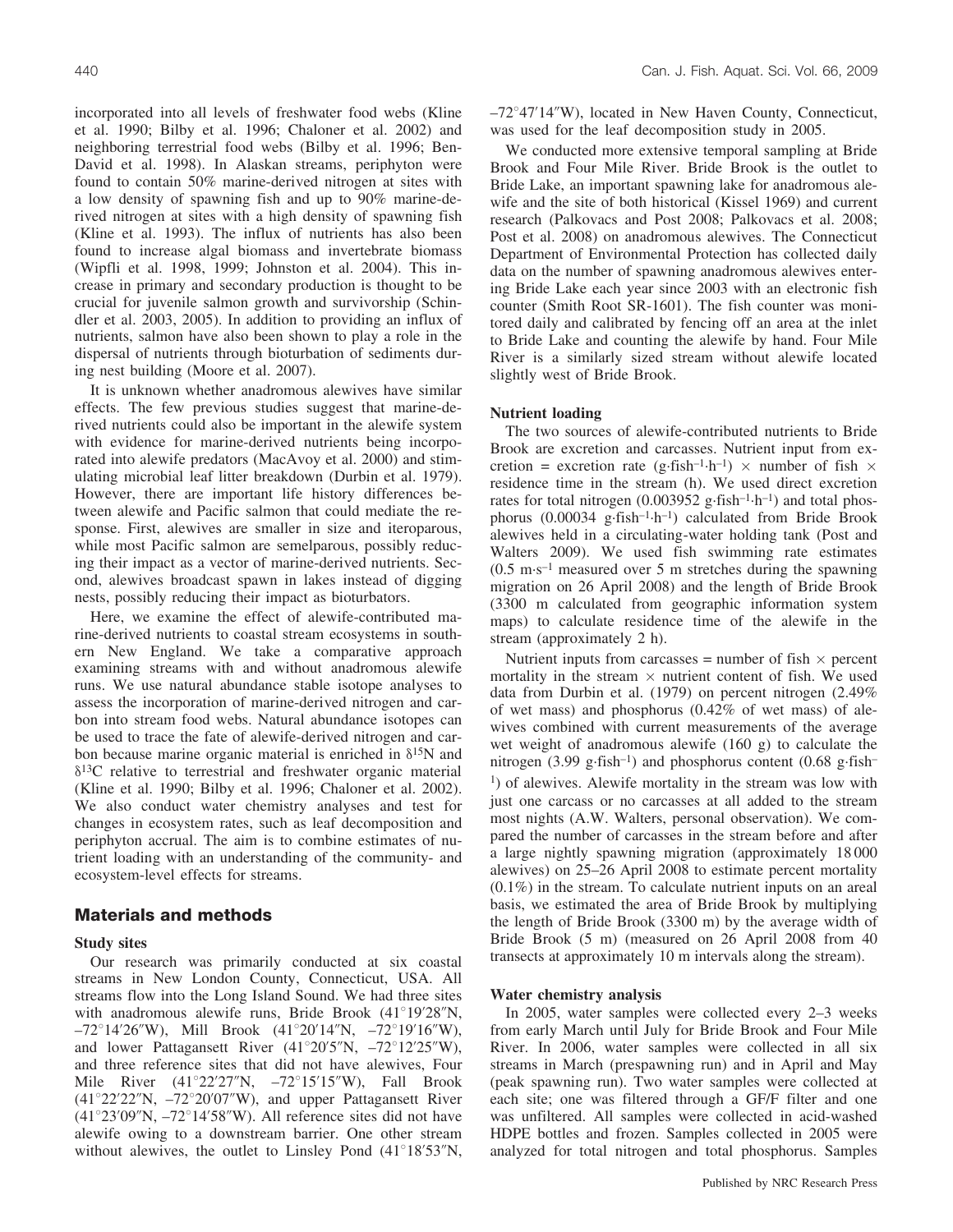collected in 2006 were analyzed for total nitrogen, ammonium (NH<sub>4</sub>), nitrate (NO<sub>3</sub>), and nitrite (NO<sub>2</sub>).

Nitrogen and phosphorus analyses were completed using colorimetric methods on the Astoria 2 flow analyzer (Astoria-Pacific International). We used persulfate digestion in conjunction with the automated analyzer to determine the total phosphorus content of unfiltered samples (American Public Health Association 1998) and the total nitrogen content of unfiltered samples (Valderrama 1981). The detection limits for  $NO_3^-, NO_2^-, and NH_4^+$  are 0.005, 0.002, and 0.01 mg-L–1, respectively. Approximately 10% of the samples were run in duplicate for quality assurance purposes; on average, standard deviations between duplicate samples were within 0.02, 0.001, 0.003, and 0.007 mg·L<sup>-1</sup> for  $\overline{NO_3}$ ,  $NO<sub>2</sub>$ ,  $NH<sub>4</sub>$ , and total nitrogen, respectively.

#### **Isotope collection and analysis**

We collected periphyton and aquatic insects at Bride Brook and Four Mile River every 2–3 weeks from early March until July in both 2005 and 2006. For the other four sites, periphyton and aquatic insects were collected only in 2006 and sampling occurred only at three time points: early March (prespawning run), early May (peak spawning run), and July (postspawning run).

We collected periphyton from three rocks, haphazardly selected, from a riffle section of the stream. We scraped the rocks with a toothbrush and rinsed the rocks with water. The periphyton mixture was filtered onto a precombusted CF/C filter, placed in foil, put on ice, and later frozen. Filter samples were dried at 60  $\degree$ C for 48 h and a half filter was used for isotope analysis. We collected aquatic insects using a WaterMark bottom aquatic kicknet in both pool and riffle habitats. We sorted the insects in the field, placed individuals into plastic vials, put the vials on ice, and later froze them. All aquatic insect samples were identified to the family level using a  $10\times$  dissecting microscope, and macroinvertebrate functional feeding groups were designated according to Merritt and Cummins (1996). Collector-filterers collected included Hydropsychidae and Simulidae, collectorgatherers included Ephemerellidae and Heptageniidae, shredders included Nemouridae and Taeniopterygidae, and predators included Aeshnidae, Corydalidae, Gomphidae, Lestidae, and Perlidae. For the time series graphs, we only used the most common collector-gatherer families (Ephemerellidae and Heptageniidae) and the most common predator family (Bride Brook: Lestidae, Four Mile River: Corydalidae) to reduce variation.

For isotopic analysis, we dried the samples at 60  $\degree$ C for 48 h and then ground them to a fine powder using a mortar and pestle. For smaller insects, individuals were pooled (2– 20 individuals) for analysis, but larger insects were run individually. Isotope analysis was performed with a ThermoFinnigan DeltaPlus Advantage stable isotope mass spectrometer at the Earth Systems Center for Stable Isotope Studies (ESCSIS) at Yale Institute for Biospheric Studies (New Haven, Connecticut). All stable isotope values are reported in the standard notation. Aquatic insect  $\delta^{13}$ C values were corrected for lipids using C:N ratios using the formula  $\delta^{13}C_{\text{nor}}$ . malized =  $\delta^{13}$ Cuntreated – 3.32 + 0.99 × C:N from Post et al. (2007). We did not correct periphyton  $\delta^{13}$ C values for lipids, as periphyton is assumed to have very low lipid content. For

**Fig. 1.** Bride Brook alewife spawning migration numbers for 2005 (circles), 2006 (squares), and 2007 (triangles).



aquatic insects, the local standard used was ESCSIS animal standard (trout) whereas for the filter samples, the local standard used was ESCSIS plant standard (cocoa). The standard deviation of animal standard (trout) across runs was 0.14% for  $\delta^{13}C$  and 0.21% for  $\delta^{15}N$  (*n* = 38). For plant standard (cocoa), the standard deviation across runs was 0.09‰ for  $\delta^{13}$ C and 0.34‰ for  $\delta^{15}$ N (*n* = 17).

## **Leaf decomposition and periphyton accrual**

We measured the rate of microbial leaf decomposition for both maple (*Acer* spp.) and oak (*Quercus* spp.) leaves. For each leaf type, we placed 5 g of dry leaves into nylon bags (mesh size approximately 0.5 mm). We then placed 10 bags of each leaf type into each of two alewife streams (Bride Brook and Mill Creek) and two no-alewife streams (Four Mile River and the outlet to Linsley Pond) for 2 weeks before the alewife run (14–28 March 2005) and repeated this for 2 weeks during the alewife run (18 April – 2 May 2005). Water temperatures ranged from 3 to 6  $\degree$ C (14–28) March 2005) and from 13 to 17 °C (18 April – 2 May 2005). After removing the leaf bags from the stream, we dried them at 60 $\degree$ C for 48 h and reweighed the leaves.

To measure the rate of periphyton accrual, we placed ten  $3 \text{ cm} \times 3 \text{ cm}$  unglazed ceramic tiles into each of two alewife streams (Bride Brook and lower Pattagansett River) and two no-alewife streams (Four Mile River and upper Pattagansett River) for 2 weeks before the alewife run  $(11 – 25)$ March 2007) and repeated this for 2 weeks during the alewife run  $(20 \text{ April} - 4 \text{ May } 2007)$ . When we retrieved the tiles, we scraped each tile with a toothbrush, rinsed the tile with distilled water, and filtered the entire mixture onto a GF/C filter. We then placed the filter on ice and froze it. We used chlorophyll *a* concentration as our measure of algal biomass. Filters were analyzed for chlorophyll *a* concentrations, corrected for pheopigments, on a Turner Designs TD-700 fluorometer (Marker et al. 1980) following US Environmental Protection Agency method 445.0.

#### **Statistical analyses**

All statistical analyses were performed in R (version 2.6.0) (R Development Core Team 2008). We used analysis of variance (ANOVA) to test for effects of alewife presence and time on our  $\delta^{13}C$  and  $\delta^{15}N$  values for periphyton and collector-gatherer insects in our six streams in 2006. We only included sites if there were samples for each time point, so for collector-gatherer insects, there were only two alewife and two no-alewife streams whereas for periphyton,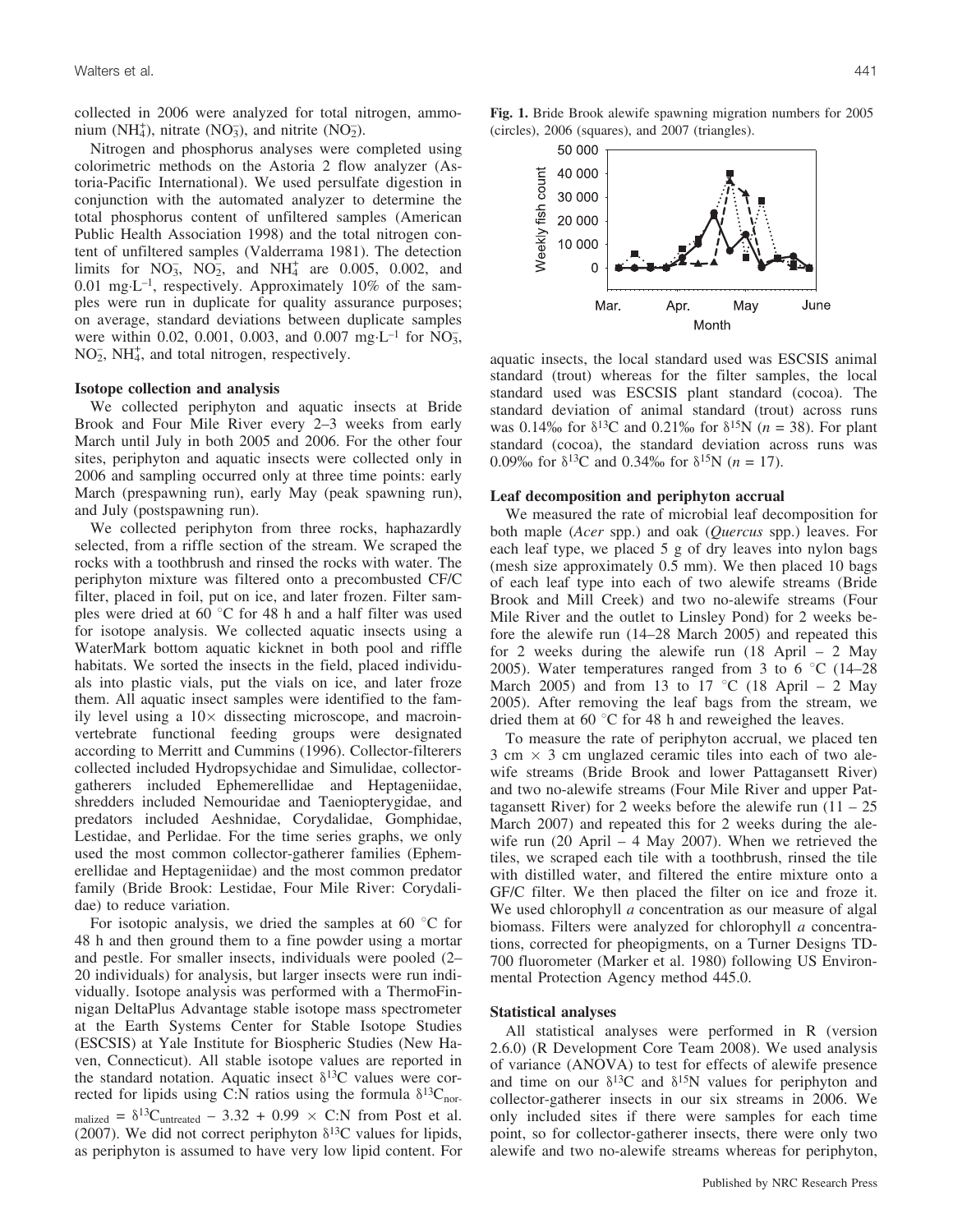|                                                     | 2005     |            | 2006     |            | 2007     |            |  |
|-----------------------------------------------------|----------|------------|----------|------------|----------|------------|--|
|                                                     | Nitrogen | Phosphorus | Nitrogen | Phosphorus | Nitrogen | Phosphorus |  |
| Total inputs $(g)$                                  | 817.8    | 94.5       | 1535.7   | 177.4      | 796.6    | 92.0       |  |
| Areal inputs: total inputs/area $(mg \cdot m^{-2})$ | 49.6     | 5.7        | 93.1     | 10.8       | 48.3     | 5.6        |  |
| Excretion inputs $(g)$                              | 543.5    | 47.7       | 1020.5   | 89.6       | 529.4    | 46.5       |  |
| Carcass inputs $(g)$                                | 274.3    | 46.8       | 515.2    | 87.8       | 267.2    | 45.5       |  |
| Mean daily total input $(g)$                        | 11.5     | 1.3        | 19.2     | 2.2        | 11.9     | 1.4        |  |
| Maximum daily total input (g)                       | 101.0    | 11.7       | 190.7    | 22.0       | 147.0    | 17.0       |  |
|                                                     |          |            |          |            |          |            |  |

**Table 1.** Nitrogen and phosphorus inputs by anadromous alewives to Bride Brook.

**Note:** Inputs are calculated for the duration of the spawning run (mid-March through May). Calculations are based on the number of alewives returning to spawn (68 757 in 2005, 129 114 in 2006, and 66 975 in 2007). Areal inputs are based on an estimated area of  $16 500$  m<sup>2</sup> for Bride Brook.

**Fig. 2.** Nutrient dynamics for (*a*) total nitrogen and (*b*) total phosphorus for an alewife stream, Bride Brook (solid circles), and a noalewife stream, Four Mile River (open circles), during spring – early summer 2005. The time period corresponding to the alewife spawning migration is shaded.



there were three of each. We assumed that each time period was independent because there was a 2 month gap between each sampling period. This is longer than the life span of many mayfly larva and sufficient time for tissue turnover in periphyton. We used the same ANOVA design to test for effects of alewife presence and time on nutrient concentrations in our six streams in 2006. We used a two-tailed Student *t* test to assess differences in ecosystem rates between alewife and no-alewife streams.

# **Results**

#### **Anadromous alewife spawning migration**

The number of anadromous alewives returning to spawn in Brides Brook was 68 757 in 2005, 129 114 in 2006, and 66 975 in 2007. The timing of the spawning migration depends on water temperature but is fairly consistent from year to year. The first alewives appear at the end of March, with numbers peaking from mid-April to early May, and the migration is over by the end of May (Fig. 1).

#### **Nutrient loading**

The spawning migration of anadromous alewife contributes 800–1500 g of nitrogen and 90–180 g of phosphorus to Bride Brook each year (Table 1). Approximately 66% of the nitrogen is from excretion and 34% from carcasses whereas 50% of the phosphorus was from excretion and 50% from carcasses. The mean daily input was 10–20 g of nitrogen and 1.0–2.5 g of phosphorus, but there was large day-to-day variation. For example, on 5 May 2006, over 16 000 alewives passed through in one night resulting in 190 g of nitrogen and 22 g of phosphorus loaded into the system in less than 12 h.

## **Water chemistry**

Bride Brook and Four Mile River showed opposite trends in total nitrogen dynamics; total nitrogen increased at Four Mile River whereas it decreased at Bride Brook (Fig. 2*a*). In contrast, the total phosphorus dynamics at Four Mile River and Bride Brook were very similar with total phosphorus increasing from March to July 2005 (Fig. 2*b*). When comparing nutrient levels between three alewife and three no-alewife streams in 2006, alewife streams showed significantly higher levels of total nitrogen,  $NH_4^+$ ,  $NO_3^-$ , and  $NO_2^-$ (ANOVA: total nitrogen:  $F_{[1,12]} = 21.9, p < 0.001; NH_4^+$  $F_{[1,12]} = 11.4, p = 0.005; \text{NO}_3^{-1}$ :  $F_{[1,12]} = 11.6, p = 0.005;$  $NO_2$ :  $F_{[1,12]} = 7.1$ ,  $p = 0.02$ ). This was, however, driven by differences before the spawning run (8 March), and there was no difference in nutrient concentrations for the time period corresponding to the peak of the spawning run (April– May 2006) (Fig. 3).

#### **Stable isotopes**

The anadromous alewives entering Bride Brook had a  $\delta^{15}$ N value of 13.3 ± 0.4 and a  $\delta^{13}$ C value of -18.5 ± 0.4 (*n*  $= 13$ , fish collected in both 2004 and 2005). The alewife stream, Bride Brook, had substantially enriched periphyton and aquatic insect  $\delta^{15}N$  values in comparison with the noalewife stream, Four Mile River, for 2005 and 2006 (Table 2). Within each stream, higher  $\delta^{15}N$  values corresponded to presumed higher trophic positions (Post 2002). In contrast, the  $\delta^{13}$ C values for the two streams were similar, although Bride Brook had slightly higher average values, particularly for predatory insects, and a greater variation in  $\delta^{13}$ C (Table 2). As expected, there was little enrichment in  $\delta^{13}$ C with presumed trophic position. The results were consistent between years (Table 2).

Isotopic time series at Bride Brook for 2005 show approx-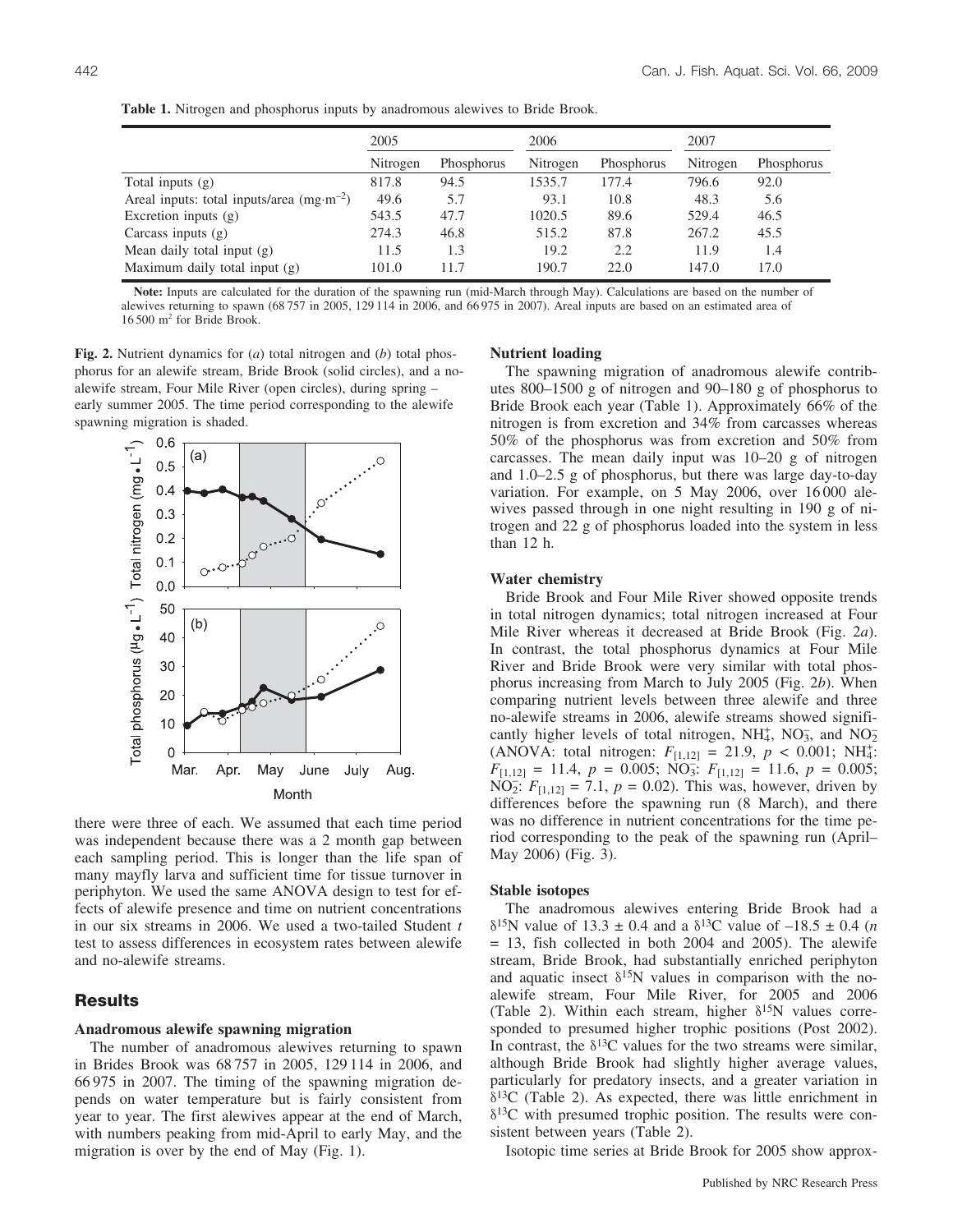**Fig. 3.** (*a*) Total nitrogen, (*b*) ammonium, (*c*) nitrate, and (*d*) nitrite (average ± 1 SD) at three alewife streams (solid circles) and three noalewife streams (open circles) in 2006. The 8 March sampling date is before the start of the alewife run and the 17 April and 5 May sampling dates are during the peak of the run.



imately a 1.5% enrichment in periphyton  $\delta^{15}N$  coincident with the spawning migration (Fig. 4*a*). Periphyton showed peak  $\delta^{15}$ N values in late April, just after alewife numbers peaked in 2005 (Fig. 1). The  $\delta^{15}N$  of collector-gatherer insects (the mayfly family Ephemerellidae) peaked slightly later in early to mid-May and the  $\delta^{15}N$  of predatory insects (the damselfly family Lestidae) showed a broad peak in early June (Fig. 4*a*). At Bride Brook, there were no shifts in  $\delta^{13}$ C values for the collector-gatherer or predatory insects, but periphyton  $\delta^{13}$ C values increased in late April and remained elevated through mid-July (Fig. 4*c*). In Four Mile River,  $\delta^{15}N$  decreased slightly (Fig. 4*b*) and  $\delta^{13}C$  remained relatively constant from March to August (Fig. 4*d*). There was no indication of a spring increase in  $\delta^{15}N$  in Four Mile River as we observed in Bride Brook.

In 2006, we expanded the study to six streams and found similar results. The  $\delta^{15}N$  of alewife streams was significantly elevated for periphyton and collector-gatherers (the mayfly families Ephemerellidae and Heptageniidae) when compared with no-alewife streams (Figs. 5*a* and 5*b*) (ANOVA: periphyton:  $F_{[1,12]} = 69.2, p < 0.001$ ; collectorgatherers:  $F_{[1,6]} = 17.8$ ,  $p = 0.005$ ). There were no significant differences in the  $\delta^{13}$ C of streams with and without alewives (Figs. 5*c* and 5*d*) (ANOVA: periphyton:  $F_{[1,12]} = 2.6$ ,  $p = 0.14$ ; collector-gatherers:  $F_{[1,6]} = 0.004$ ,  $p = 0.95$ ).

#### **Ecosystem rates**

Maple leaf decomposition increased by an average of  $35 \pm 3\%$  from March (prealewife run) to April–May (peak alewife run) for streams with alewife runs compared with  $22 \pm 41\%$  for streams without alewife runs. Oak leaf decomposition increased by an average of  $17 \pm 9\%$  from March to April–May for streams with alewife runs compared with  $4 \pm$  9% for streams without alewife runs. There were only two streams in each category and these results were not significant in either case (Student *t* test: maple:  $p = 0.74$ ; oak  $p =$ 0.29).

Algal production showed a similar pattern. Algal biomass accumulation increased by an average of  $78 \pm 15\%$  from March to April–May for streams with alewife runs compared with 47  $\pm$  46% for streams without alewife runs. This difference was also not significant (Student *t* test:  $p = 0.50$ ).

## **Discussion**

Anadromous alewives are a potentially important source of marine-derived nutrients to coastal freshwater systems through excretion and mortality. Alewife numbers have declined over the past 50 years, but there are ongoing restoration efforts, including dam removal and fish ladder construction, to allow alewives to regain access to freshwater habitats. As a result, it is important to understand the magnitude and potential effects of alewife-contributed nutrients. Here, we measured nitrogen and phosphorus inputs into Bride Brook and explored the effects of these marinederived nutrients on local food webs and ecosystem functioning. This influx of nutrients did not affect the water chemistry of anadromous alewife streams but was incorporated into the stream food web.

Nutrient loading into Bride Brook has decreased substantially since the 1960s because of declines in both the average body size and the number of alewives entering Bride Lake to spawn. In the 1960s, mean body mass was 220 g and the historic run size was around 180 000 alewives (Kissel 1969), resulting in approximately 3000 g of nitrogen and 360 g of phosphorus added to Bride Brook yearly. This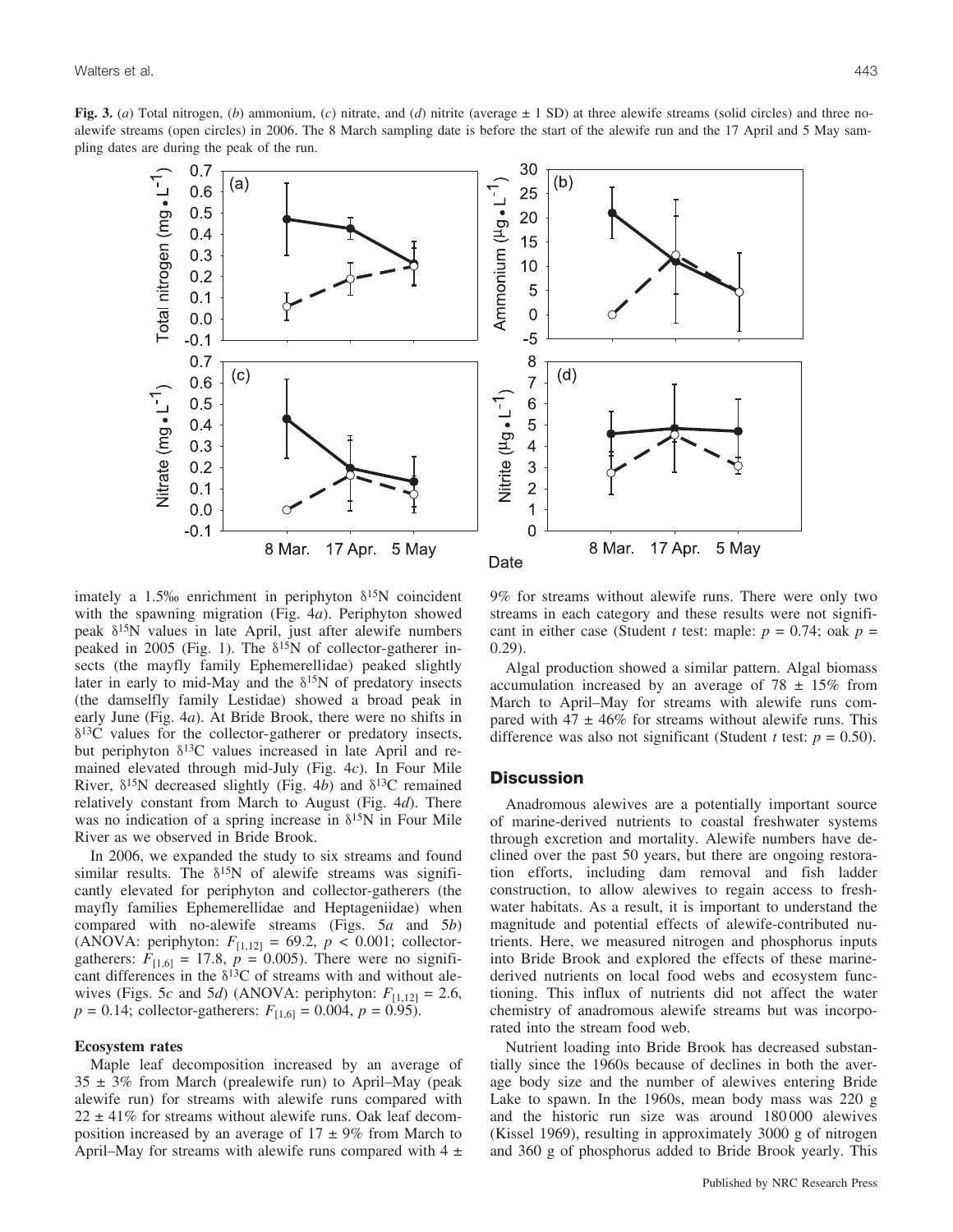|                    | Bride Brook (alewife) |           |                 |           |                  | Four Mile River (no alewife) |           |                |           |                  |
|--------------------|-----------------------|-----------|-----------------|-----------|------------------|------------------------------|-----------|----------------|-----------|------------------|
| Functional group   | $\delta^{15}$ N       | <b>SD</b> | $\delta^{13}$ C | <b>SD</b> | $\boldsymbol{n}$ | $\delta^{15}$ N              | <b>SD</b> | $\delta^{13}C$ | <b>SD</b> | $\boldsymbol{n}$ |
| 2005               |                       |           |                 |           |                  |                              |           |                |           |                  |
| Periphyton         | 8.40                  | 0.46      | $-29.26$        | 2.79      | 6                | 3.63                         | 0.64      | $-29.44$       | 0.91      | 5                |
| Collector-filterer | 9.36                  | 0.77      | $-32.63$        | 3.48      | 8                | 3.82                         | 0.93      | $-30.36$       | 1.20      | 10               |
| Collector-gatherer | 8.39                  | 0.54      | $-26.83$        | 1.55      | 7                | 2.73                         | 0.73      | $-30.06$       | 1.28      | 14               |
| Shredder           | 5.79                  | 1.20      | $-32.84$        | 2.62      | 3                | 1.34                         | 0.57      | $-32.86$       | 0.28      | $\overline{4}$   |
| Predator           | 10.48                 | 0.42      | $-27.18$        | 0.99      | 11               | 4.48                         | 0.37      | $-29.21$       | 0.89      | 11               |
| 2006               |                       |           |                 |           |                  |                              |           |                |           |                  |
| Periphyton         | 6.79                  | 1.41      | $-25.91$        | 4.03      | 7                | 2.18                         | 0.76      | $-29.72$       | 1.19      | 6                |
| Collector-filterer | 9.25                  | 0.51      | $-31.50$        | 4.56      | 3                | 3.62                         | 1.14      | $-29.55$       | 0.76      | 6                |
| Collector-gatherer | 7.65                  | 1.07      | $-25.96$        | 2.64      | 8                | 3.04                         | 1.15      | $-29.56$       | 1.03      | 9                |
| Shredder           | 4.21                  | 0.30      | $-32.62$        | 1.83      | 3                | 1.51                         | 0.44      | $-30.84$       | 0.39      | 3                |
| Predator           | 10.37                 | 0.36      | $-23.21$        | 0.17      | 3                | 4.77                         | 0.48      | $-27.74$       | 0.41      | 8                |

**Table 2.** Average  $\delta^{15}N$  and  $\delta^{13}C$  values for periphyton and aquatic macroinvertebrate functional feeding groups for Bride Brook and Four Mile River in 2005 and 2006.

**Fig. 4.** (*a* and *b*)  $\delta^{15}N$  and (*c* and *d*)  $\delta^{13}C$  values for periphyton (circles), collector-gatherer insects (triangles), and predatory insects (squares) at (*a* and *c*) an alewife stream, Bride Brook, and (*b* and *d*) a no-alewife stream, Four Mile River, in spring – early summer 2005. The time period corresponding to the alewife spawning migration is shaded. Note that for Figs. 4*a* and 4*b*, the scale is different but the range of values is the same.



is three times greater than current estimates of alewife nutrient inputs into Bride Brook (1050 g of nitrogen and 120 g of phosphorus). Declines in Pacific salmon runs and the corresponding nutrient influx have raised concerns about the productivity of the these freshwater systems and their ability to support wildlife, such as juvenile salmon (Schindler et al. 2003). These concerns are less relevant to Atlantic coastal streams that are generally more productive than Pacific streams. Also, these nutrient loading estimates are much lower than those for Alaskan salmon streams where inputs of 90 000 – 400 000 kg of nitrogen and 11 000 – 50 000 kg of phosphorus are common (Moore and Schindler 2004). These numbers are for much larger river systems that experience high levels of carcass loading whereas alewife mortality is very low in Bride Brook. Our values are also lower than those from Durbin et al. (1979), which saw 2700 mg N-m–2-year–1 and 430 mg P-m–2 -year–1 in Pausacaco Pond (Rhode Island) compared with  $63.6$  mg·m<sup>-2</sup>·year<sup>-1</sup> of nitro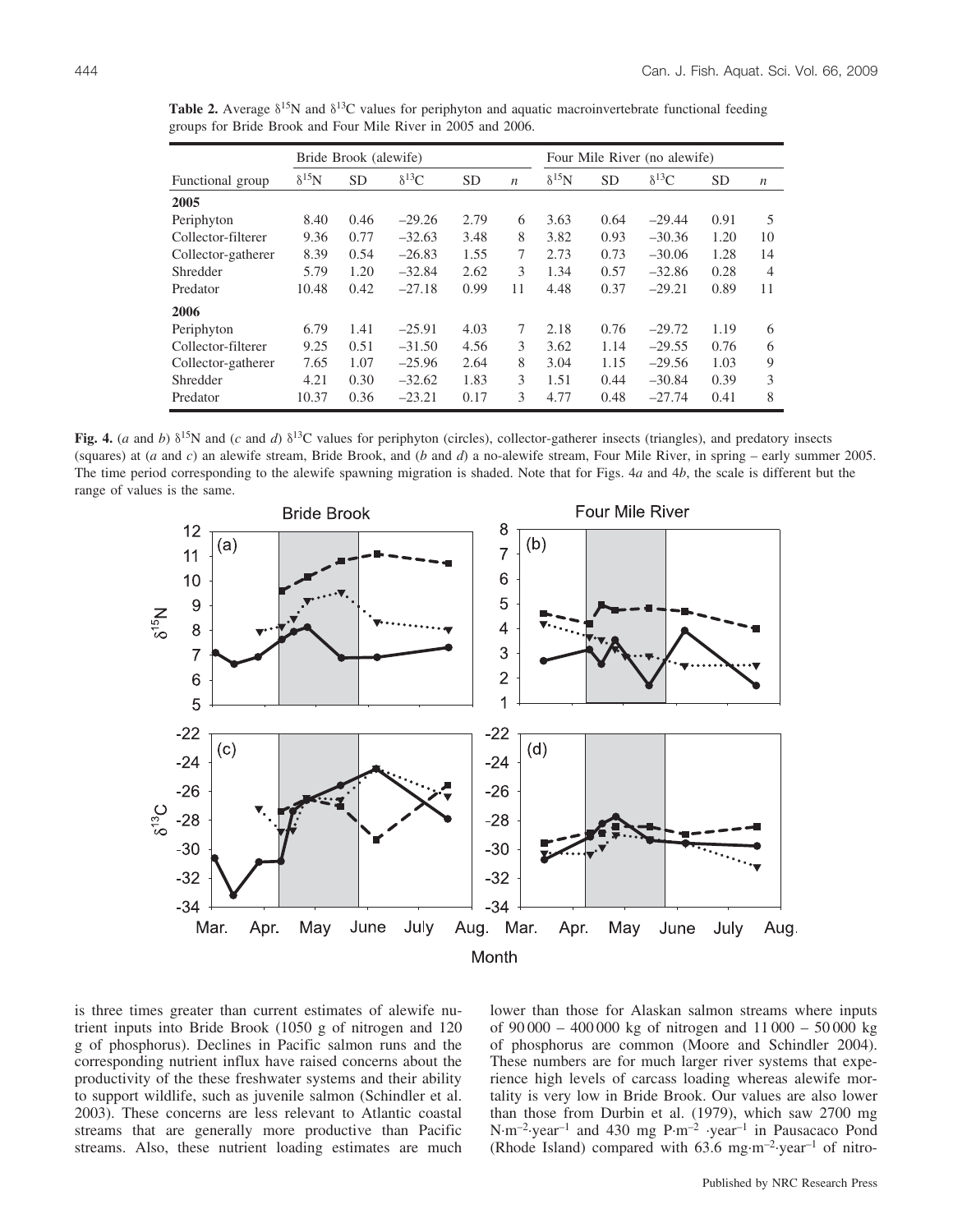Fig. 5. (*a* and *b*)  $\delta^{15}N$  and (*c* and *d*)  $\delta^{13}C$  values (average  $\pm$  1 SD) for (*a* and *c*) periphyton and (*b* and *d*) collector-gatherer insects at three alewife streams (solid circles) and three no-alewife streams (open circles) in 2006. For collector-gatherer insects, there are only two no-alewife streams, as no collector-gatherers were consistently found at the third site. We are also missing collector-gatherer insects for one alewife site on 8 March.



gen and 7.4 mg-m–2-year–1 of phosphorus for Bride Brook. The Durbin et al. (1979) study saw much higher carcass loading because it focused on a lake, which is where the majority of alewife mortality occurs. It is likely that Bride Brook receives additional nutrient inputs owing to export from Bride Lake, where there is higher carcass loading, but we were not able to quantify that input for this study.

Owing to the high nutrient content of the carcasses, small errors in our estimate of carcass loading could greatly alter the relative importance of excretion versus carcasses. We are likely underestimating the overall impacts of carcasses by not considering the nutrient export from carcasses in Bride Lake. However, we may be overestimating the impact of carcasses in the streams because it takes 1–2 weeks for nutrients to leach from the carcasses and carcasses are often scavenged by birds, moving the nutrients out of the stream (A.W. Walters, personal observation). Excretion and carcasses differ in their relative importance for phosphorus and nitrogen loading owing to differences in N:P ratios; excretion has a much higher N:P ratio (11.7) than carcasses (5.9). Excretion also provides nutrients in inorganic forms (e.g., ammonia, phosphate) that are immediately available for uptake (Vanni 2002). Excretory processes have largely been ignored for diadromous fish, although the importance of fish excretion in nutrient cycling is widely recognized (Kraft 1993; Vanni 2002; McIntyre et al. 2007). In larger systems, carcasses would quickly swamp out the effect of excretion, but for our small streams, excretion is important, especially as it supplies nutrients in a form that is highly suitable for uptake by stream organisms (Post and Walters 2009).

#### **Water chemistry**

In excretion experiments with anadromous alewife, 70%–

 $80\%$  of the nitrogen excreted was in the form of NH $<sup>4</sup>$  (Post</sup> and Walters 2009), yet we did not see an increase in  $NH_4^+$ levels for alewife streams during the spawning run. Browder and Garman (1994) saw total  $NH<sub>4</sub><sup>+</sup>$  levels increase 10-fold in water samples from Wards Creek, Virginia, during the peak of a spawning migration of anadromous clupeid fishes (*Alosa* spp.). On peak days of the Bride Brook spawning run (5000 – 16 000 alewives passing through the stream), excretion loads  $30-100$  g of NH<sub>4</sub> into the stream, a loading rate of 2–6 mg·m<sup>-2</sup>·day<sup>-1</sup>. The lack of a detectable change in NH4 <sup>+</sup> concentrations in water samples indicates rapid removal from the water column. Mechanisms for uptake include chemical sorption onto the organic matter film of the streambed and assimilation and storage by algae and heterotrophic bacteria (Bernhardt et al. 2002; Naiman et al. 2002).  $NH<sub>4</sub><sup>+</sup>$  can also be oxidized to NO<sub>3</sub>, but there was no detectable change in  $NO_3^-$  concentrations in alewife stream water samples, suggesting that the majority of  $NH<sub>4</sub><sup>+</sup>$  is undergoing biotic uptake. Data from streams across the United States suggests that uptake rates of inorganic nitrogen are high for small, shallow streams and that low to moderate inputs of inorganic nitrogen can be removed or transformed within minutes to hours (Peterson et al. 2001). Ammonia uptake rate estimates for streams in the Hubbard Brook Experimental Forest varied between 0.32 and 716 mg·m<sup>-2</sup>·day<sup>-1</sup> (Bernhardt et al. 2002; Hall et al. 2002), which would make our peak day input rates (2–6 mg-m–2-day–1) well within the range of what a small stream can likely handle. Interestingly, total nitrogen,  $NH_4^+$ , and  $NO_3^-$  levels are higher in March for alewife streams. Potentially, alewives are leading to higher baseline nitrogen loading, but the effects are only apparent in winter water chemistry samples when biotic uptake is low.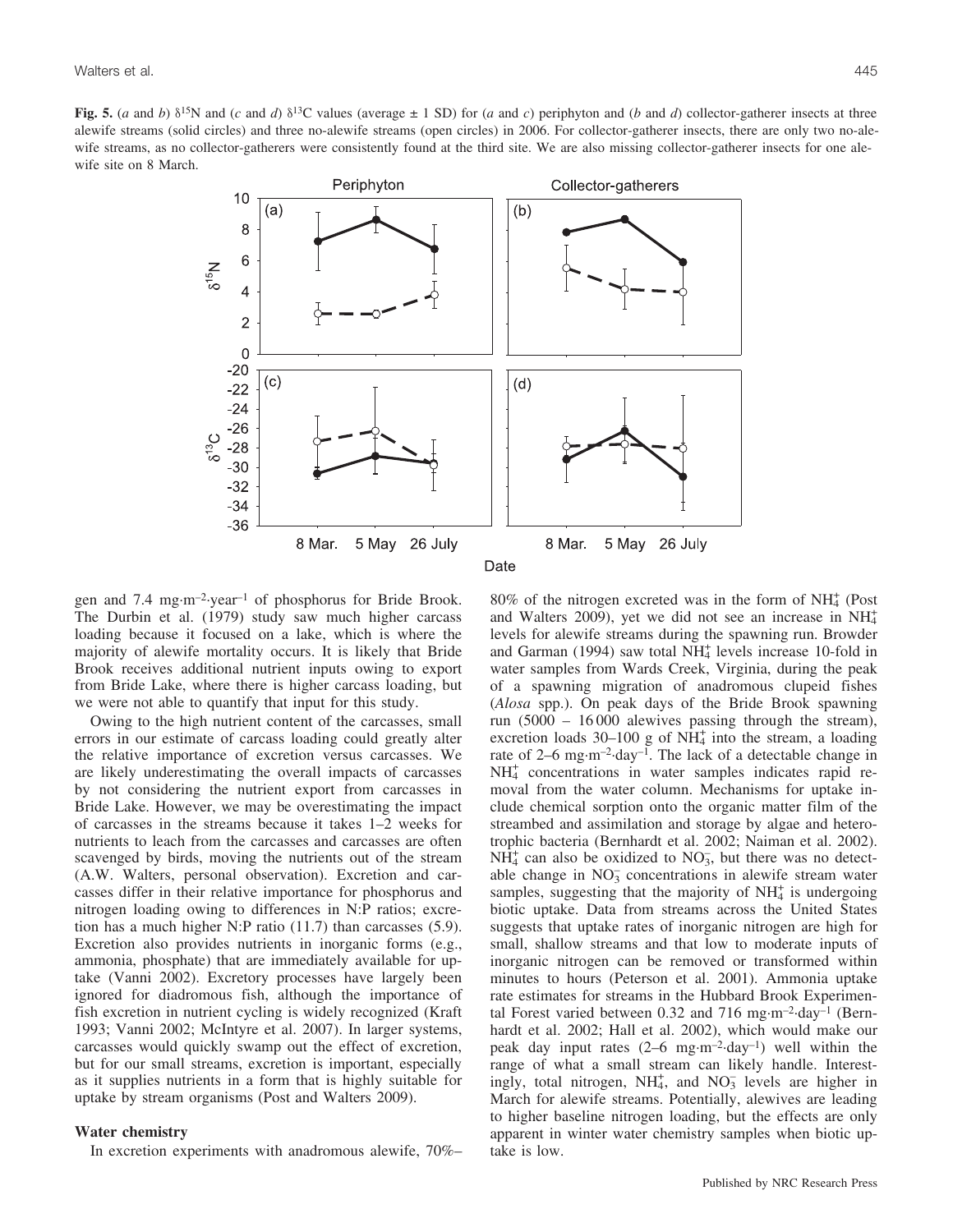Previous studies in the Pacific salmon system have seen mixed effects of the spawning migration on water chemistry. Minakawa and Gara (1999) saw increases in Kjeldahl-N,  $NH_4^+$ -N, and soluble phosphorus but no changes in  $NO_3^-N$ whereas Bilby et al. (1996) only saw a change in  $NO<sub>3</sub><sup>-</sup>N$ . These differences could be due to a variety of factors that are known to affect nutrient uptake rates including the physical characteristics of the stream (depth, water velocity, sediment size), hydraulic processes (discharge, transient storage), and biological processes (primary productivity, community respiration) (Wollheim et al. 2001; Hall et al. 2002; Hall and Tank 2003). The lack of a consistent effect on water chemistry despite known inputs of nutrients suggests that water chemistry may be a weak method of evaluating the importance of marine-derived nutrients. A better method for assessing the incorporation of marine-derived nitrogen may be stable isotope techniques.

### **Stable isotopes**

The natural abundance isotope data clearly show that the stream food web is incorporating marine-derived nitrogen. All organisms sampled in our alewife streams show an enriched  $\delta^{15}N$  signal relative to no-alewife streams but little difference in the  $\delta^{13}$ C signal. All systems drain watersheds dominated by forest cover, and therefore, it is unlikely that differences in anthropogenic nitrogen loading, in particular sources of enriched  $\delta^{15}N$  (i.e., septic waste or manure), are driving the observed differences between alewife and noalewife streams. Two of the no-alewife streams studied here almost certainly once had alewife runs that were extirpated by the construction of low head dams, which continue to disrupt alewife migrations (S. Gephard, Connecticut Department of Environmental Protection, Inland Fisheries Division, Diadromous Fish Program, P.O. Box 719, Old Lyme, CT 06371, USA, personal communication). The enriched  $\delta^{15}N$ signal in the alewife streams persisted during our entire study period, indicating long-term storage of marine-derived nitrogen, which has also been seen in Pacific salmon systems (Naiman et al. 2002). However, the greatest difference in  $\delta^{15}N$  values between alewife and no-alewife streams is at the peak of the spawning migration in early May.

There are two main pathways by which alewife-contributed nutrients could be incorporated into the stream food web. The first is through direct consumption of alewife carcass flesh by stream invertebrates and the second is through autochthonous and bacterial uptake of dissolved nutrients released from alewife excretion and carcass decomposition. In the salmon system, both direct consumption (Bilby et al. 1996) and indirect uptake (Kline et al. 1993) have been suggested as the primary pathway. In the alewife system, the indirect uptake pathway is more likely, as there are only a few carcasses in the stream and we have not observed macroinvertebrate activity on those alewife carcasses (A.W. Walters, personal observation). Furthermore, our time series of  $\delta^{15}N$ from Bride Brook indicates that that marine nitrogen is first incorporated at lower trophic levels (periphyton) and then works its way up the food chain. This mode of transfer agrees well with the indirect uptake mechanism: first, periphyton utilizes solutes released through excretion and the decomposition and mineralization of carcass material and then the periphyton is eaten by aquatic macroinvertebrates.

An indirect uptake pathway also explains why there was no consistent shift in the  $\delta^{13}$ C signature of our alewife stream food webs. If the primary pathway was through consumption, then the macroinvertebrates should have a  $\delta^{13}C$ signature that reflects that of the alewife, which we do not see. However, during remineralization, the nitrogen and carbon biogeochemical pathways become decoupled and the  $\delta^{13}$ C of organic matter would not necessarily be conserved (Kline et al. 1990). In this context,  $\delta^{13}$ C should look like local dissolved inorganic carbon.

#### **Ecosystem rates**

Stable isotope analyses are very useful for showing the degree to which alewife resources are incorporated into aquatic food webs, but they tell us little about the effects on population, community, and ecosystem dynamics (Naiman et al. 2002; Schindler et al. 2003). Further research is needed to look at these aspects in the alewife system, although our study provides a preliminary test of the effect of anadromous alewife on ecosystem-level processes in streams. We compared leaf decomposition rates and algal production rates before and during the alewife spawning migration between streams with and without alewife. In all streams, decomposition and production rates increased owing to warmer water temperatures in April and May, but the increase was greater (although not significantly) for streams with anadromous alewife runs. The lack of a significant effect was due to a small samples size and high variability in the responses. A variety of physical and biotic factors that were not controlled for in this study can influence leaf decomposition (water temperature, leaf species, water velocity) and periphyton accrual (light availability, grazer community). Marinederived nutrients do have the potential to impact ecosystem rates, as nitrogen and phosphorus are known to limit leaf decomposition and primary production (Elwood et al. 1981; Webster and Benfield 1986). Durbin et al. (1979) saw increased leaf litter respiration rates coinciding with the alewife spawning migration and they viewed this as the most important ecological consequence of alewife-contributed marine-derived nutrients because it releases the large amount of energy stored in leaf litter.

The impact of anadromous alewife restoration on productivity has been a concern for managers involved in anadromous alewife restoration efforts, as many of New England's aquatic habitats are at risk for eutrophication. Restoration efforts in Connecticut focus on restoring the connectivity between marine and freshwater habitats through the removal of small dams and the construction of fish ladders. The concern is that the resulting influx of fish and accompanying nutrients could exacerbate water quality issues. Our study suggests that for streams, this is unlikely to be the case. Despite a strong localized impact on the stream food web, water chemistry results show little increase in nutrient levels. Our results also suggest that managers should not rely on water chemistry samples as a method to monitor the effects of the recovery of alewife populations. Stable isotope techniques would be a more sensitive indicator of the presence of marine-derived nutrients in most freshwater ecosystems (but see Holtham et al. 2004).

Overall, the findings of this study provide further support for previous studies (Durbin et al. 1979; Garman and Macko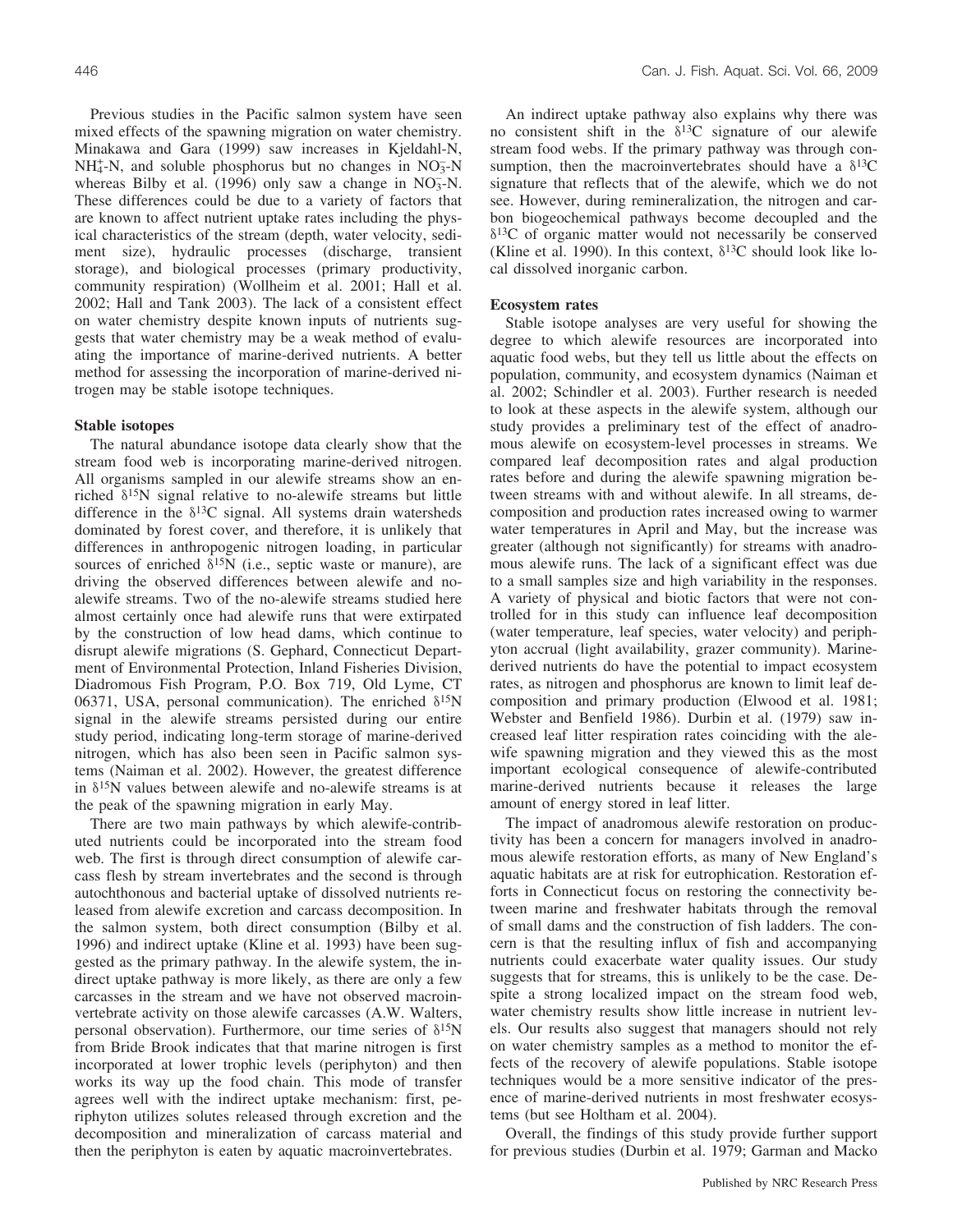1998) that suggest that anadromous alewife may be an important source of marine-derived nutrients to freshwater coastal ecosystems. Despite their smaller size and iteroparous life history, our research indicates that anadromous alewives play an ecological role similar to that of Pacific salmon. Our study found that despite low to moderate nutrient input rates into the stream (nutrient loading is likely higher in the spawning lakes), there was strong evidence that alewife-contributed marine-derived nitrogen is incorporated into stream food webs. The full repercussions of this at the ecosystem level require further study, but our results suggest that alewife restoration has the potential to affect nutrient and food web dynamics in coastal freshwater systems.

## **Acknowledgements**

D. Ellis and the Connecticut Department of Environmental Protection provided anadromous alewife escapement data for 2005, 2006, and 2007, and access to Bride Brook was made possible by the Town of East Lyme. The authors thank E. Palkovacs for assistance in the field and T. Ratliff and T. Hanley for assistance with the total phosphorus nutrient analysis. S. Gephard, E. Palkovacs, and M. Smith made helpful comments on this manuscript. This research was supported by the Connecticut Institute of Water Resources, a QLF/Atlantic Center for the Environment Sounds Conservancy Grant, a US Environmental Protection Agency STAR Graduate Fellowship Award to A.W.W., and the National Science Foundation (DEB No. 0717265).

# **References**

- American Public Health Association. 1998. Standard methods for the examination of water and wastewater. American Public Health Association/Water Environment Federation, Washington, D.C.
- Atlantic States Marine Fisheries Commission. 1999. Amendment 1 to the Interstate Fishery Management Plan for shad & river herring. ASMFC Fish. Manag. Rep. No. 35. Atlantic States Marine Fisheries Commission New England, Hanover, N.H.
- Ben-David, M., Hanley, T.A., and Schell, D.M. 1998. Fertilization of terrestrial vegetation by spawning Pacific salmon: the role of flooding and predator activity. Oikos, **83**: 47–55. doi:10.2307/ 3546545.
- Bernhardt, E.S., Hall, R.O., and Likens, G.E. 2002. Whole-system estimates of nitrification and nitrate uptake in streams of the Hubbard Brook experimental forest. Ecosystems (N.Y., Print), **5**: 419–430. doi:10.1007/s10021-002-0179-4.
- Bilby, R.E., Fransen, B.R., and Bisson, P.A. 1996. Incorporation of nitrogen and carbon from spawning coho salmon into the trophic system of small streams: evidence from stable isotopes. Can. J. Fish. Aquat. Sci. **53**: 164–173. doi:10.1139/cjfas-53-1-164.
- Browder, R.G., and Garman, G.C. 1994. Increased ammonium concentrations in a tidal freshwater stream during residence of migratory clupeid fishes. Trans. Am. Fish. Soc. **123**: 993–996. doi:10.1577/1548-8659(1994)123<0993:IACIAT>2.3.CO;2.
- Chaloner, D.T., Martin, K.M., Wipfli, M.S., Ostrom, P.H., and Lamberti, G.A. 2002. Marine carbon and nitrogen in southeastern Alaska stream food webs: evidence from artificial and natural streams. Can. J. Fish. Aquat. Sci. **59**: 1257–1265. doi:10. 1139/f02-084.
- Durbin, A.G., Nixon, S.W., and Oviatt, C.A. 1979. Effects of the spawning migration of the alewife, *Alosa pseudoharengus*, on

freshwater ecosystems. Ecology, **60**: 8–17. doi:10.2307/ 1936461.

- Elwood, J.W., Newbold, J.D., Trimble, A.F., and Stark, R.W. 1981. The limiting role of phosphorus in a woodland ecosystem: effects of P enrichment on leaf decomposition and primary producers. Ecology, **62**: 146–158. doi:10.2307/1936678.
- Garman, G.C., and Macko, S.A. 1998. Contribution of marine-derived organic matter to an Atlantic coast, freshwater, tidal stream by anadromous clupeid fishes. J. North Am. Benthol. Soc. **17**: 277–285. doi:10.2307/1468331.
- Hall, R.O., and Tank, J.L. 2003. Ecosystem metabolism controls nitrogen uptake in streams in Grand Teton National Forest. Limnol. Oceanogr. **48**: 1120–1128.
- Hall, R.O., Bernhardt, E.S., and Likens, G.E. 2002. Relating nutrient uptake with transient storage in forested mountain streams. Limnol. Oceanogr. **47**: 255–265.
- Holtham, A.J., Gregory-Eaves, I., Pellatt, M.G., Selbie, D.T., Stewart, L., Finney, B.P., and Smol, J.P. 2004. The influence of flushing rates, terrestrial input and low salmon escapement densities on paleolimnological reconstructions of sockeye salmon (*Oncorhynchus nerka*) nutrient dynamics in Alaska and British Columbia. J. Paleolimnol. **32**: 255–271. doi:10.1023/B:JOPL. 0000042998.22164.ca.
- Johnston, N.T., MacIsaac, E.A., Tschaplinski, P.J., and Hall, K.J. 2004. Effects of the abundance of spawning sockeye salmon (*Oncorhynchus nerka*) on nutrients and algal biomass in forested streams. Can. J. Fish. Aquat. Sci. **61**: 384–403. doi:10.1139/f03- 172.
- Kissel, G.W. 1969. Contributions to the life history of the alewife *Alosa pseudoharengus* (Wilson) in Connecticut. Ph.D. thesis, University of Connecticut, Storrs, Conn.
- Kline, T.C., Jr., Goering, J.J., Mathisen, O.A., Poe, P.H., and Parker, P.L. 1990. Recycling of elements transported upstream by runs of Pacific salmon: I.  $\delta^{15}N$  and  $\delta^{13}C$  evidence in Sashin Creek, southeastern Alaska. Can. J. Fish. Aquat. Sci. **47**: 136– 144. doi:10.1139/f90-014.
- Kline, T.C., Jr., Goering, J.J., Mathisen, O.A., Poe, P.H., Parker, P.L., and Scalan, R.S. 1993. Recycling of elements transported upstream by runs of Pacific salmon: II.  $\delta^{15}N$  and  $\delta^{13}C$  evidence in the Kvichak River watershed, Bristol Bay, southwestern Alaska. Can. J. Fish. Aquat. Sci. **50**: 2350–2365. doi:10.1139/ f93-259.
- Kraft, C.E. 1993. Phosphorus regeneration by Lake Michigan alewives in the mid-1970s. Trans. Am. Fish. Soc. **122**: 749–755. doi:10.1577/1548-8659(1993)122<0749:PRBLMA>2.3.CO;2.
- MacAvoy, S.E., Macko, S.A., McIninch, S.P., and Garman, G.C. 2000. Marine nutrient contributions to freshwater apex predators. Oecologia (Berl.), **122**: 568–573. doi:10.1007/ s004420050980.
- Marker, A.F.H., Crowther, C.A., and Gunn, R.J.M. 1980. Methanol and acetone as solvents for estimating chlorophyll *a* and phaeopigments by spectrophotometry. Arch. Hydrobiol. Ergebnisse Limnol. **14**: 52–69.
- McIntyre, P.B., Jones, L.E., Flecker, A.S., and Vanni, M.J. 2007. Fish extinctions alter nutrient recycling in tropical freshwaters. Proc. Natl. Acad. Sci. U.S.A. **104**: 4461–4466. doi:10.1073/ pnas.0608148104. PMID:17360546.
- Merritt, R.W., and Cummins, K.W. 1996. An introduction to the aquatic insects of North America. Kendall/ Hunt, Dubuque, Iowa.
- Minakawa, N., and Gara, R.I. 1999. Ecological effects of a chum salmon (*Oncorhynchus keta*) spawning run in a small stream on the Pacific Northwest. J. Freshwat. Ecol. **14**: 327–335.
- Moore, J.W., and Schindler, D.E. 2004. Nutrient export from fresh-